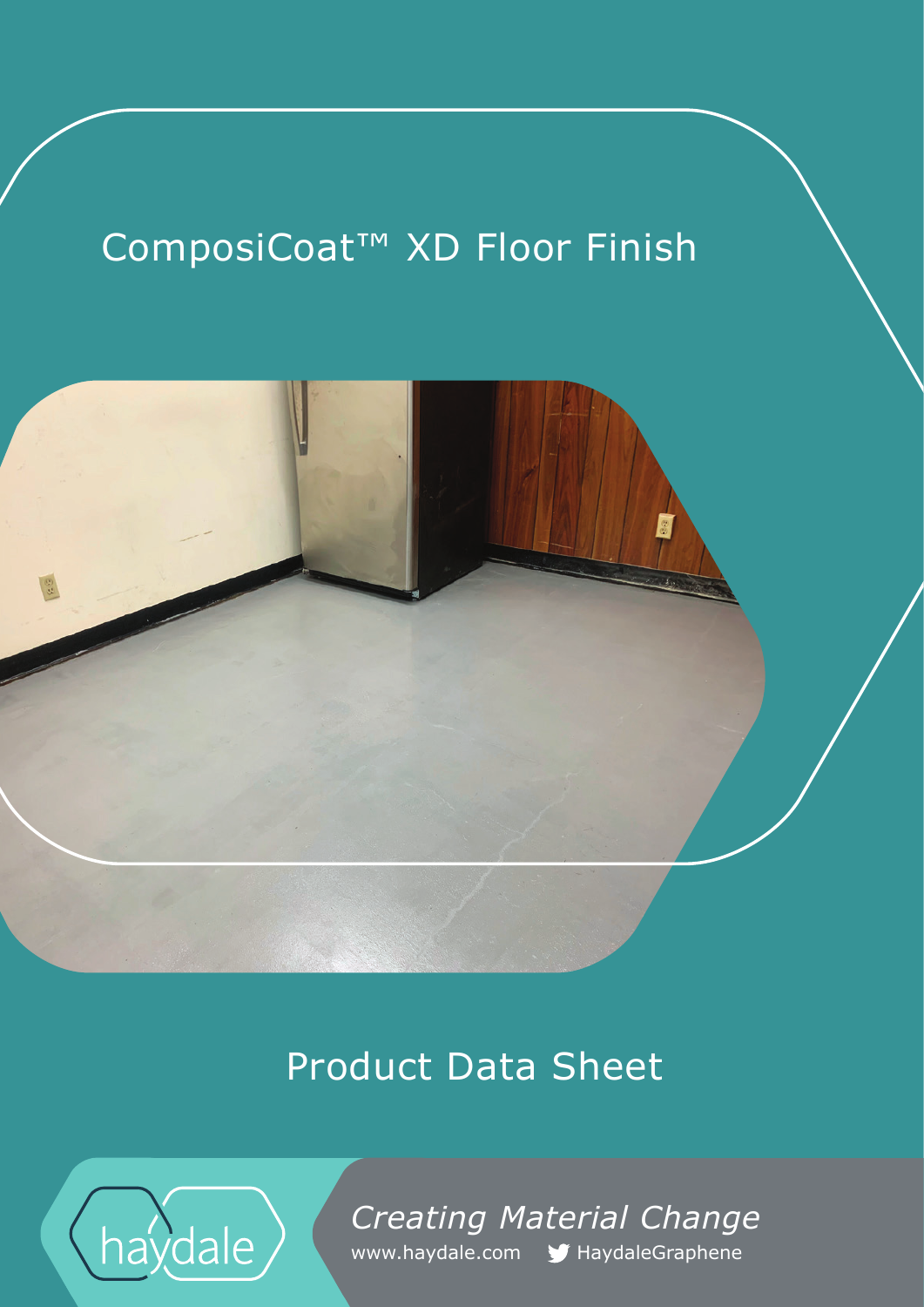# **ComposiCoat™ XD Floor Finish Durable, industrial grade, chemical and abrasion resistant urethane topcoat with antimicrobial protection**

**ComposiCoat™ XD Floor Finish** is the ideal choice for chemical and abrasion resistant applications, with biologically impervious properties that reduce the growth of microorganisms. The aliphatic moisture cured urethane can be applied with satin or high gloss finishes in clear or colored tint options for aesthetic preferences.

Haydale's ComposiCoat Flooring System provides exceptional wear protection from abrasion, chemicals and solvents and is easy to clean and maintain.

When used with Haydale's CeramycGuard™ coating as a base coat you have a composite flooring system that has an inorganic, base that chemically reacts or "cross-links" with the concrete.

Adding Haydale's CrossLinker VB™ as a primer for ComposiCoat™ XD it creates a cross-linked connection with the urethane final coat. This means you have created a composite flooring that takes advantage of the best characteristics of both inorganic and organic coatings.

# **Satin Finish Kit**

One gallon clear base, Satin powder, Optional Colorant.

**Note:** Total mixing capacity of 1 gallon pigmented satin finish. Satin finish provides a harder surface with better slip resistance than the high gloss finish.

# **Core competencies**

- Superior abrasion resistance and durability
- Easy to clean, non-yellowing, UV stable protection
- Chemically resistant to many types of acids including hydrochloric, phosphoric, sulfuric, citric acid and others. Resists fuels, ammonia hydroxide and many other chemicals listed on the chart on page 5
- Biologically Impervious: eliminates habitat, water, and oxygen microbes need for survival and growth
- Composite system that chemically bonds with the concrete to make a composite coating that is resistant to moisture in the concrete
- High solids, low odor for safe indoor and outdoor application
- Light reflective properties increase brightness of area
- Colours include yellow, red, and grey
- Meets all current VOC compliance regulations for industrial maintenance coatings

# **Sample uses**

ComposiCoat Floor Finish is an excellent choice for protecting and preserving concrete surfaces in commercial, industrial, and institutional applications including but not limited to:

- Commercial: manufacturing, distribution, hangars, maintenance areas, parking garages, loading docks, and heavy traffic areas
- Food: processing, manufacturing, and cold storage
- Farming: agriculture, dairy, livestock
- Health Care: waiting rooms, surgery rooms, laboratories, and bathroom floors
- Health and Fitness: gym and exercise facilities, and locker rooms
- Public buildings: Schools, dormitories, malls, airports, fire stations bus stations, and office spaces.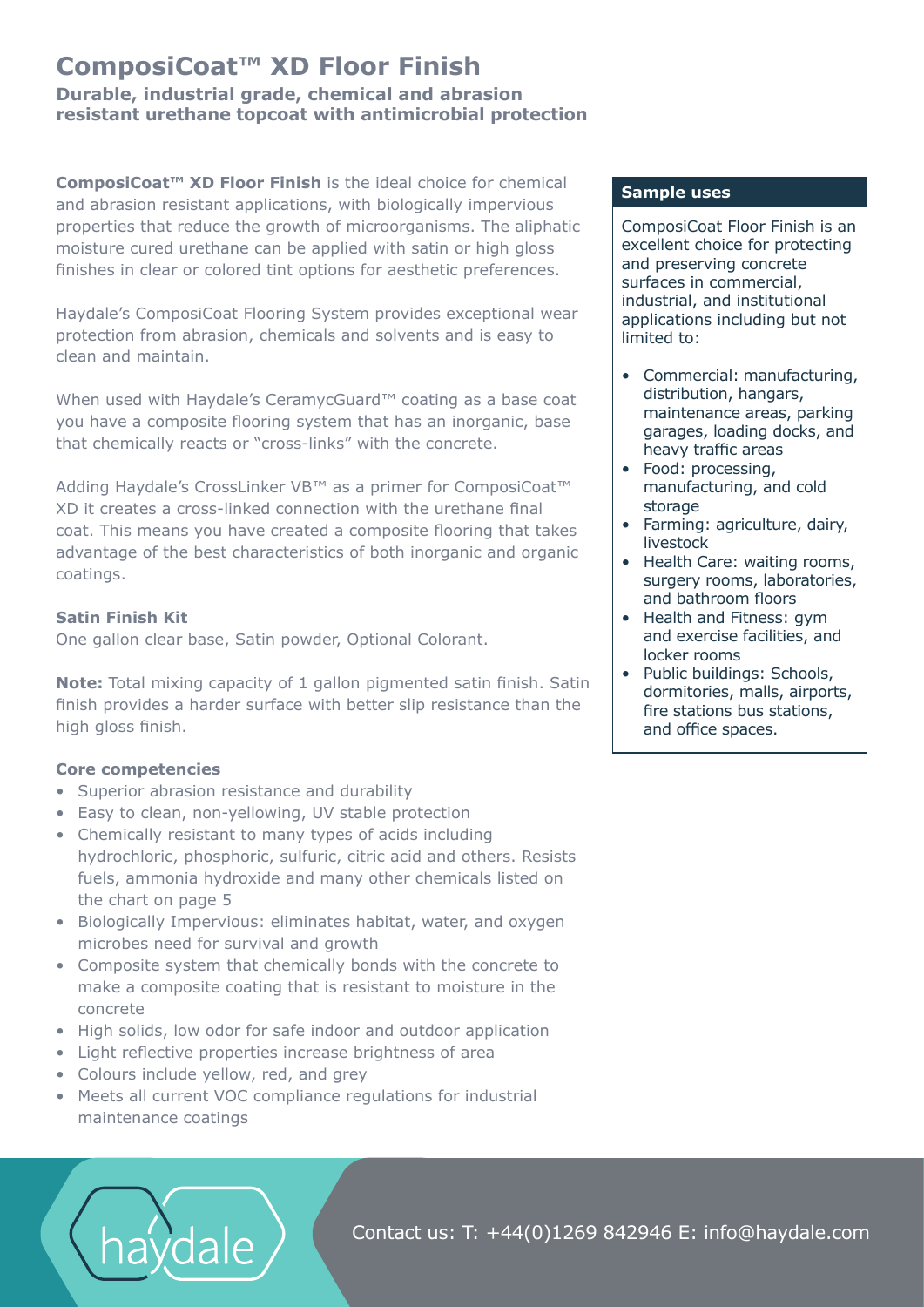| <b>Cured Physical Properties</b>                                                          |                    |            |             |  |  |
|-------------------------------------------------------------------------------------------|--------------------|------------|-------------|--|--|
| <b>Description</b>                                                                        | <b>Test Method</b> | Gloss A+B  | Gloss A+B+C |  |  |
| Abrasion resistance,<br><b>Taber Abrader</b><br>CS-17 Wheel, 1000 gm<br>Load, 1000 cycles | <b>ASTM D4060</b>  | 19 mg loss | 18 mg loss  |  |  |
| Gloss, Clear,<br>60 Degree                                                                | <b>ASTM E97</b>    | 90         | $25 - 35$   |  |  |
| Gloss, Pigmented<br>60 Degree                                                             | <b>ASTM E97</b>    | 90         | $45 - 55$   |  |  |
| Koenig Hardness<br>3 mil film                                                             | <b>ASTM D4366</b>  | 171        | 171         |  |  |
| Coefficient of Friction<br>James Friction tester                                          | ASTM D2047         | > 0.61     | > 0.63      |  |  |
| Tensile Strength                                                                          | <b>ASTM D2370</b>  | 6,300 psi  | 6,300 psi   |  |  |
| <b>Tensile Elongation</b>                                                                 | <b>ASTM D2370</b>  | 6%         | 6%          |  |  |
| Dry Film Thickness                                                                        | Per Coat           | 2.9 mils   | 2.9 mils    |  |  |

# **Application method**

3/8" nap polyester roller cover. DO NOT USE a high-capacity cotton blend fibre roller.

# **Recommended application**

One or two coats applied over Haydale CeramycGuard and CrossLinker VB.

**Note:** Must sand between coats if applying a second coat of ComposiCoat Floor Finish.

# **Surface preparation over CeramycGuard**

Apply over CeramycGuard Ceramic Surface System after the initial application has cured for a minimum of 24 hours (at >55°F and >45% relative humidity). Remove all dust, debris, loose aggregate (if applicable) and make sure surface is free of oils, paint or other contaminants that may be present. Testing ComposiCoat in an inconspicuous area to ensure proper results is recommended. Refer to the CeramycGuard Technical Data Sheet for instructions on preparing concrete surfaces before ceramic surface system application begins. Caution: new concrete must have a minimum 28-day cure time before application unless Haydale's Accelerator is applied per instructions.

#### **Coverage**

Up to 400 sq ft per gallon for smooth floor. Reduced coverage may occur depending on the porosity and absorption rate of the substrate.

#### **Mixing Instructions**

A Jiffy mixing blade and slow speed drill is recommended.

# **Satin Finish**

Combine Part A and Satin Powder and mix for 3 minutes until fully incorporated in an appropriate size clean, dry mixing container. Then add Part B and mix 30 to 60 seconds and make sure the liquids are thoroughly mixed. If applicable, add colored pigment and mix for 30 to 60 seconds or until solid matrix of color is achieved.

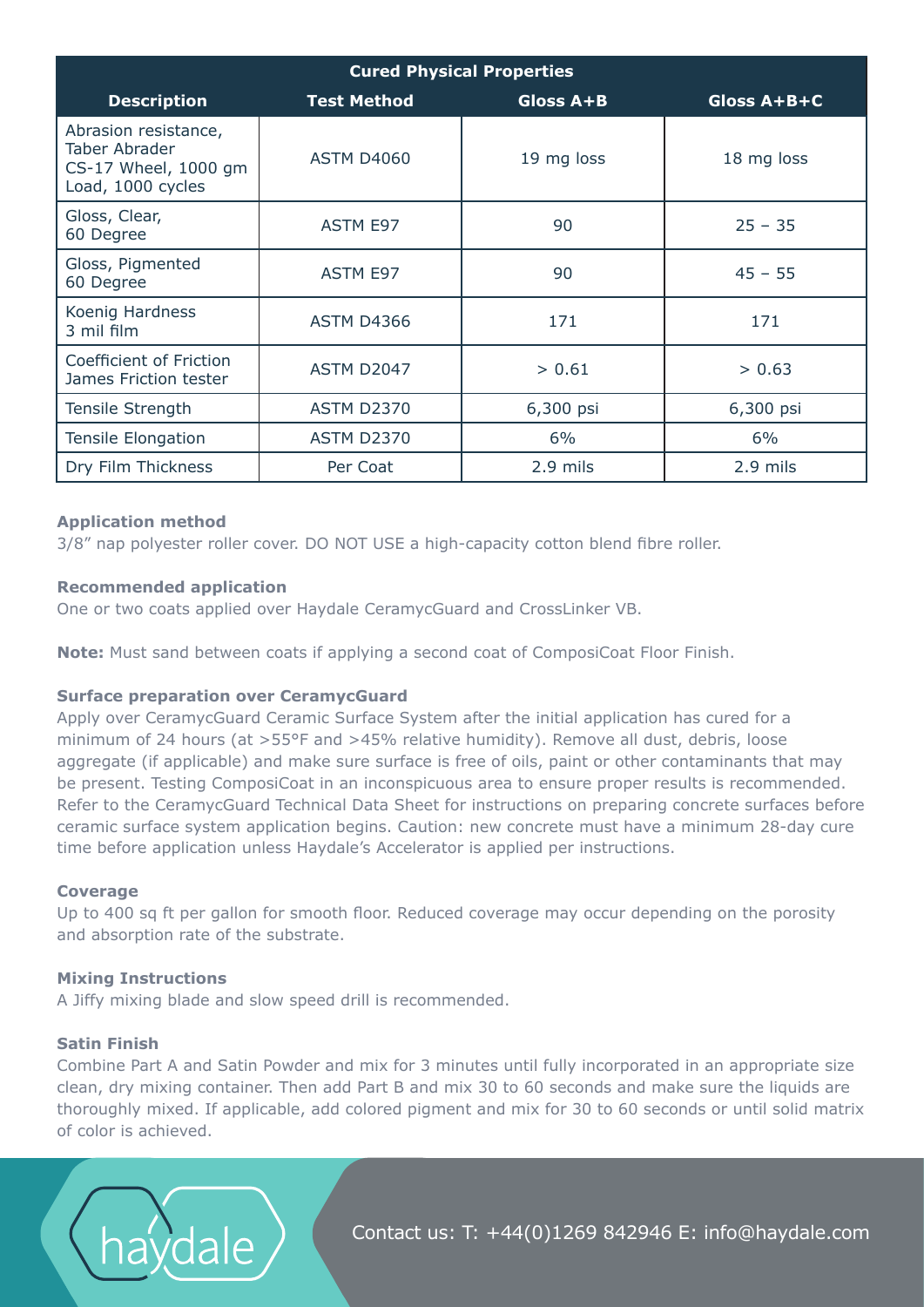**Note:** Only mix enough product to apply right away. Calculate approximately 400 sq. ft. per gallon.

*IMPORTANT: When using Satin Powder - Do not mix product and allow to set in container, it will begin to firm up and become unstable. When using Satin Powder be sure to remix the mixture if it sits in a container for more than 15 minutes, use a slow speed drill and Jiffy mixing blade for 60 seconds to ensure proper suspension of Satin Powder.* 

# **Ambient Temperature**

DO NOT APPLY when substrate temperature is above 90°F or below 55°F. DO NOT APPLY when the temperature is within 5°F of the dew point (if the temperature is 76°F, the dew point must not be 71°or higher) or if the temperature will drop to the dewpoint during the 24 hour curing window.

## **Application**

Apply about 3 mils with a 3/8" nap roller out of a roller pan or screen. Too much material will create "blisters" and application too thin will create a "uneven" appearance. Cut in edges with a brush. Uniform coverage ensures professional results. Apply in a W pattern and then back roll in an M pattern. After about 5 minutes, using spikes cross roll the surface in a 90 degree angle to the last direction of rolling. If adding aggregate, we recommend broadcasting and back rolling the aggregate into floor finish to ensure that the aggregate adheres to the surface. DO NOT apply aggregate to the first coat of two coatings of ComposiCoat Floor Finish. You must sand the first coat with 60 – 80 grit sandpaper, sweep/vacuum up all dust and wipe surface down with Xylene for adhesion promotion prior to applying a second coat.

#### **Finished Surface Maintenance**

Keep dust and debris off surface with broom, vacuum, or method of choice. Clean on a regular basis with a mild environmentally approved surfactant.

| <b>Liquid Physical Properties</b> |                    |                                             |  |  |  |
|-----------------------------------|--------------------|---------------------------------------------|--|--|--|
| <b>Property</b>                   | <b>Test Method</b> | <b>ComposiCoat AMC</b><br><b>Resin Only</b> |  |  |  |
| <b>Viscosity A/B</b>              | <b>ASTM D2196</b>  | 1200/35 cps                                 |  |  |  |
| <b>Flash Point</b>                | <b>ASTM D3278</b>  | 230°F                                       |  |  |  |
| $N.V.W., A+B$                     | ASTM D2369         | 91%                                         |  |  |  |
| VOC, Ibs/gal                      | <b>ASTM D3960</b>  | $0.07$ lbs/gal                              |  |  |  |
| VOC, grams/ltr                    | <b>ASTM D3960</b>  | $8.4$ gpl                                   |  |  |  |

#### **Cured physical properties**

## **ComposiCoat Floor Finish Application Standards**

400 sq ft per gallon

Substrate and air temp. must be 55°F - 90°F

Minimum Recoat (foot traffic) 12 – 16 hrs

Dry to Touch at 70°F – 12 hrs

Maximum Recoat Time – 24 hrs

\*DESIGNED FOR PROFESSIONAL USE ONLY! All applicators should have proper training before applying Haydale ComposiCoat Floor Finish. Always use product in the manner in which it was designed to be used.

Read Material Safety Data Sheet and all product instructions before use. Test product in an inconspicuous area before placement over large areas.

Avoid contact with eyes and prolonged exposure to skin. Where proper safety equipment to protect eyes skin from exposure. Use approved barriers and signage to block area off from any foot traffic or unintended entry for a minimum of 16 hours.

\*\*\*Second coat must be applied within 12 to 24 hours after the first coating is applied\*\*\*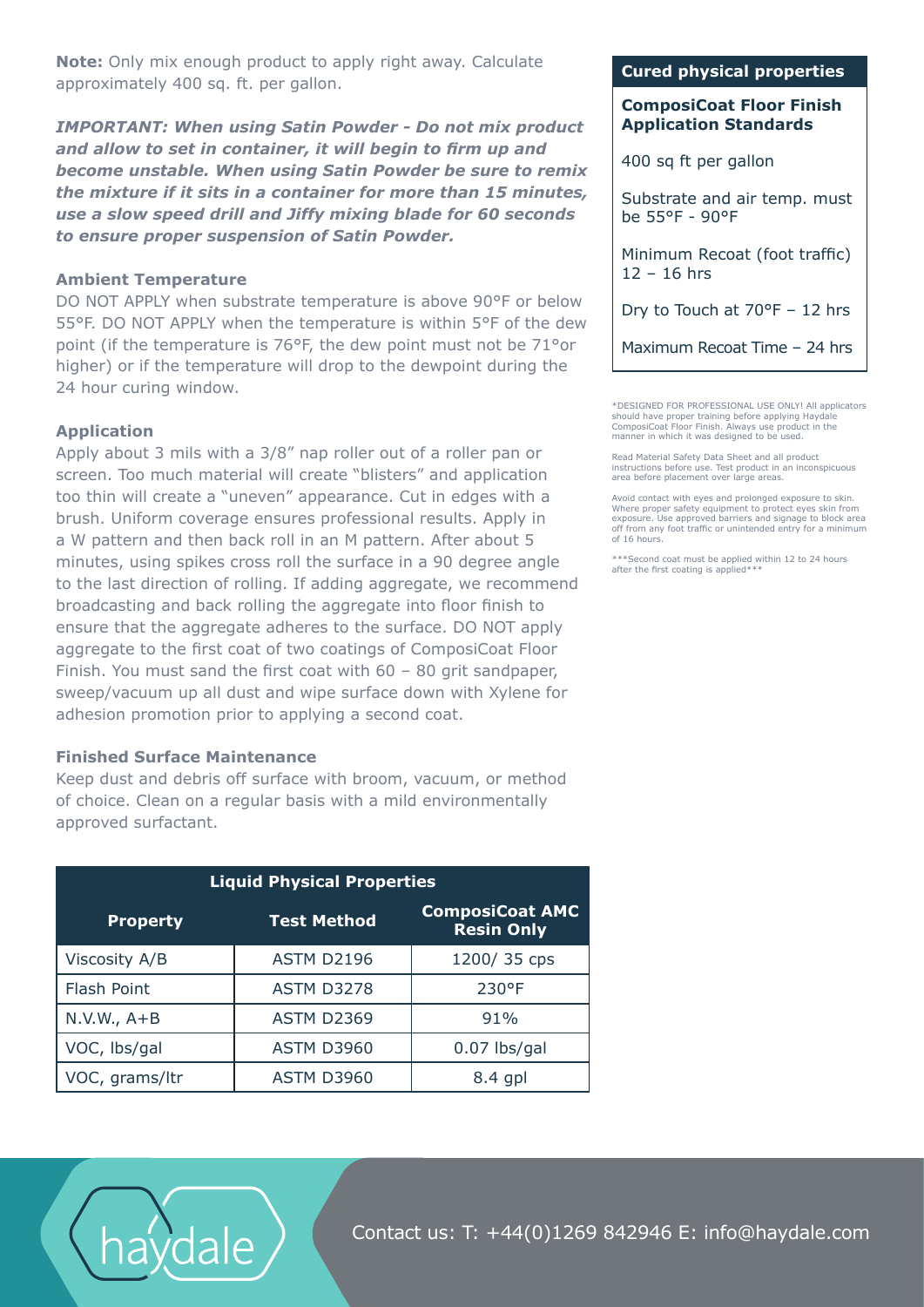| <b>Chemical Resistance - Clear Granite AMC Resin</b> |              |          |  |  |
|------------------------------------------------------|--------------|----------|--|--|
| <b>Reagent</b>                                       | 1 Hour       | 24 Hours |  |  |
| Hydrochloric Acid 10%                                | E            | E        |  |  |
| Hydrochloric Acid 30%                                | Е            | E        |  |  |
| Nitric Acid 10%                                      | E            | E        |  |  |
| Phosphoric Acid 50%                                  | G            | $G-S$    |  |  |
| Sulfuric Acid 25%                                    | E            | E        |  |  |
| Acetic Acid 10%                                      | E            | E        |  |  |
| Citric Acid 10%                                      | E            | E        |  |  |
| Oleic Acid                                           | E            | E        |  |  |
| Ammonia Hydroxide 10%                                | E            | E        |  |  |
| Ethylene Glycol (Antifreeze)                         | E            | E        |  |  |
| Isopropyl Alcohol                                    | G            | G        |  |  |
| Methanol                                             | E            | E        |  |  |
| D-Limonene                                           | E            | E        |  |  |
| JP-4 Jet Fuel                                        | E            | E        |  |  |
| Gasoline                                             | E            | E        |  |  |
| <b>Mineral Spirits</b>                               | E            | E        |  |  |
| Xylene                                               | G            | G        |  |  |
| Methylene Chloride                                   | $\mathsf{P}$ | P        |  |  |
| <b>MEK</b>                                           | E            | $E-S$    |  |  |
| Betadine®                                            | E            | E        |  |  |
| Ammonium Nitrate                                     | E            | E        |  |  |
| <b>Brake Fluid</b>                                   | E            | E        |  |  |
| <b>Bleach</b>                                        | E            | E        |  |  |
| Motor Oil                                            | E            | E        |  |  |
| Skydrol <sup>®</sup> 500B                            | E            | E        |  |  |
| Skydrol® LD4                                         | E            | E        |  |  |
| Sodium Chloride 20%                                  | E            | E        |  |  |
| Tide <sup>®</sup> Laundry Soap                       | E            | E        |  |  |
| Trisodium Phosphate 10%                              | E            | E        |  |  |

weeks prior to testing. Test 24-hour exposures with 2-hour recovery.

dale

ComposiCoat system cured two *E = Excellent, No change in pencil hardness*

*G = Good, 1-2 units change in pencil hardness*

results are based on 1 hour and *F = Fair, 3 units change in pencil hardness*

*P = Poor, 4 or more units change in pencil hardness*

*S = Stains, surface stains when exposed to substance*